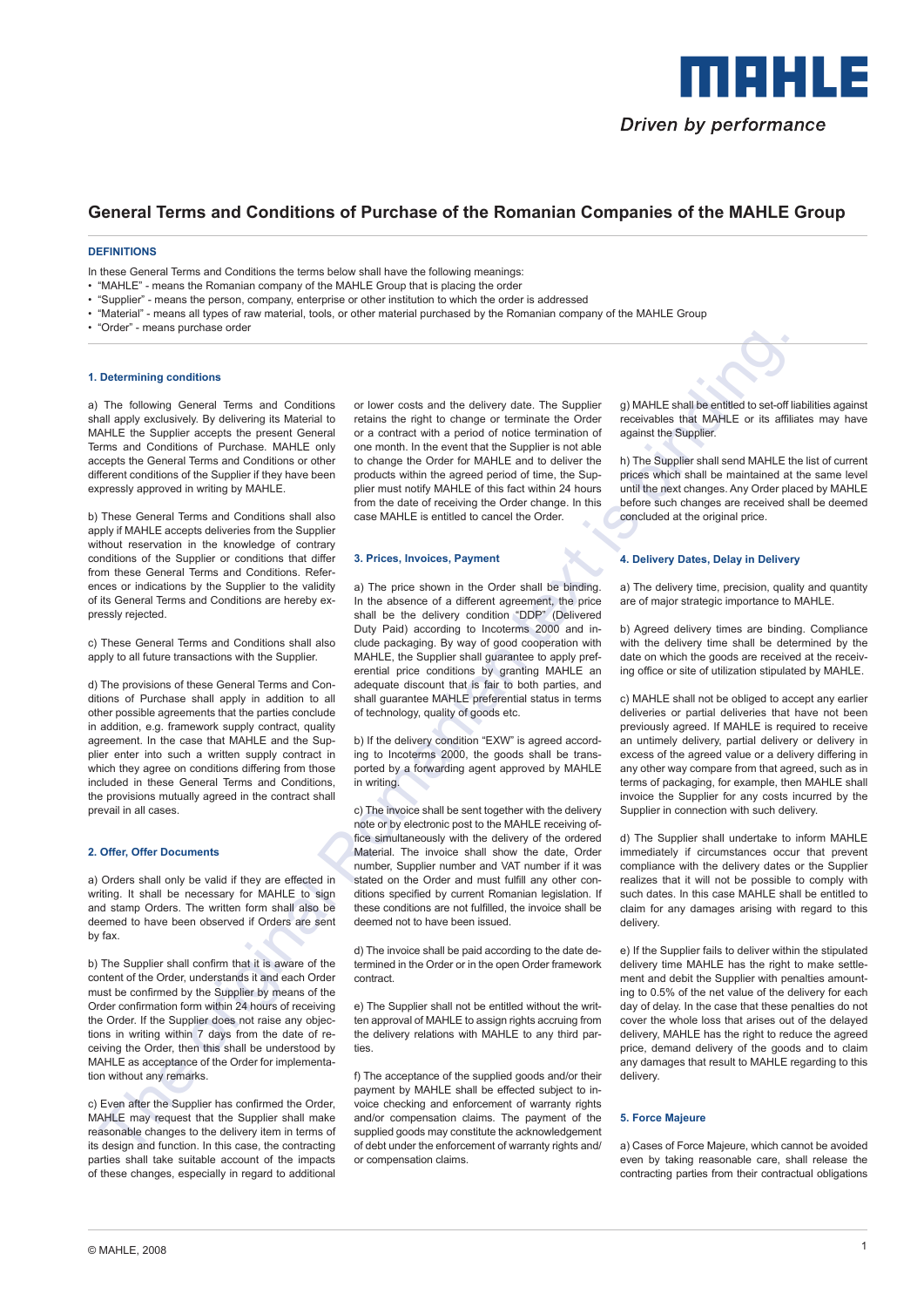

for the duration of the interruption and to the extent their liabilities are affected. Labor disputes are not deemed to be Force Majeure.

b) In this case the contracting parties shall be obliged to inform one another without delay and shall adjust their obligations to the changed circumstances in good faith within 10 days from the occurrence of the incident.

c) If the hindrance lasts longer than 2 months, both contracting parties shall be entitled to withdraw from those parts of the contract that are as yet unfulfilled.

d) A certificate issued by The Local Chamber of Commerce in accordance with Romanian Legislation must be provided as proof of Force Majeure.

#### **6. Shipping, Transfer of Risk**

a) Unless otherwise agreed, deliveries shall be made free domicile MAHLE to the receiving office or site of utilization stipulated by MAHLE.

b) The Supplier shall undertake to enclose the relevant delivery notes with the consignments. The Order number of MAHLE and the Supplier number must be stated on the delivery notes and certificate PN EN 10204 2.1 shall be shown on the delivery notes. If these conditions cannot be met, then MAHLE shall not be liable for any ensuing delays in processing.

c) Until the delivery is accepted by MAHLE the Supplier shall bear the responsibility and risk for the delivery and services.

#### **7. Quality and Documentation**

a) The Supplier shall comply with the recognized technical regulation and state of the art, any applicable safety regulations and the agreed technical data for its deliveries. If MAHLE has sent drawings, samples or other instructions to the Supplier, then the Supplier shall observe them in terms of the design and characteristics of the delivery item. Changes to the delivery item shall require the prior express approval of MAHLE in writing.

b) The Supplier shall undertake to inform MAHLE in any of the following cases: use of different Material than that agreed, change of technology and production methods, transfer of production to a different location or change of Material sources. If there are any deviations or if the Supplier fails to meet any quality requirements or certifications determined by MAHLE, MAHLE shall be entitled to calculate a penalty amounting to 1% of the Order value for each delivery that does not meet these requirements. The penalties may be higher than the value of the Order<sub>.</sub>

c) The purchaser reserves the right to carry out quality management audits of the production system or product manufactured by the Supplier. Such audits may be carried out by MAHLE and/or by MAHLE's customers at a previously agreed time, date and framework. The above right of MAHLE shall also apply to any subcontractors.

d) If the Supplier supplies MAHLE with production Material, then the following conditions are binding unless otherwise agreed by the parties in writing.

e) The Supplier shall operate or develop a quality management system based on the latest version of ISO/TS 16949. Certificates from an accredited body or second-party certifications and equivalent QM systems such as VDA Volume 6 Part 1, QS 9000 and ISO 9001 geared specifically to the automobile industry may be recognized. The Supplier shall provide MAHLE with a copy of the latest certificate. MAHLE shall be informed within 48 hours if the certificate is revoked.

f) With regard to the initial sample process, reference is made to the latest version of VDA Volume 2 "Quality assurance of deliveries". Irrespective of this, the Supplier shall continually check the quality of its delivery items. The contracting parties shall also inform one another about other quality improvement methods.

g) If the Supplier and MAHLE have not reached a definite agreement as to the nature and extent of the tests as well as the test equipment and methods, MAHLE shall be prepared, at the Supplier`s request, to discuss the tests with the Supplier within the limits of its knowledge, experience and possibilities in Order to determine the required state of the testing technology.

In algo that may be a mappel of the Sample and the sample of the sample of the sample of the sample of the sample of the sample of the sample of the sample of the sample of the sample of the sample of the sample of the sa h) In the case of parts mentioned specifically in technical documents or a separate agreement, the Supplier shall moreover record in special drawings when, in what way and by whom the delivery items have been tested with regard to the characteristics specified in the documentation and in the results of the required quality tests. The test documents shall be retained for 15 years and shall be submitted to MAHLE as required. The Supplier shall impose the same obligation on subcontractors within the bounds of what is legally possible. By way of instruction, reference is made to the latest version of VDA Volume 1 "Production of evidence".

i) If authorities or customers of MAHLE ask to inspect the production process and test documents of MAHLE in order to verify certain requirements, the Supplier shall be ready to grant them the same rights in its company and shall give them all reasonable assistance. The Supplier shall impose the same obligation on subcontractors within the bounds of what is legally possible.

j) In other respects, following a reasonable period of notice and during normal business hours, and at intervals MAHLE deems necessary, MAHLE shall be entitled at any time to carry out reasonable inspections and quality audits of the premises in which the Supplier manufactures the Products. MAHLE shall have the right to terminate the present contract by informing the Supplier in writing to this effect if the supplier fails to comply with the agreed quality standards for a period of three months.

#### **8. Hazardous Substances and Preparations**

a) The Supplier shall fulfill the legal regulations of the country of manufacture and distribution relating to goods and Materials as well as processes which are subject to special treatment, inter alia regarding their transportation, packaging, labeling, warehousing, treatment, production and disposal on account of laws, ordinances or other regulations, or on account of their composition and impact on the environment.

b) The Supplier undertakes to provide all necessary information about components (heavy metals) relevant to the EU directive on end-of-life vehicles (ELV - End of Life Vehicles to the IMDS database ("International Material Data System") at its own expense; they shall then be deemed declared.

c) The Supplier undertakes to abide by the EU Regulation concerning the Registration, Evaluation, Authorization and Restriction of Chemicals (Regulation (EC) Nr. 1907/2006 of 18.12.2006, hereinafter referred to as "REACH". The Seller shall especially carry out all registrations and preregistrations on time. MAHLE shall not be obliged to carry out any registration. The Supplier acknowledges that the goods cannot be adopted if the REACH requirements are not or not adequately fulfilled.

d) In this case the Supplier shall send MAHLE the necessary papers and documents even before the Order is confirmed. In particular, all hazardous substances and water-endangering Materials may only be delivered after production of an EC safety data sheet and after approval has been granted by MAH-LE. If the requirements according to sub-clause 8 a) change during the delivery relations, the Supplier shall immediately send MAHLE the documents relating to the changed requirements.

e) MAHLE shall be entitled to return hazardous substances and water-endangering Materials which were supplied for test purposes to the Supplier free of charge.

f) The Supplier shall be liable to MAHLE for any damage arising as a result of non-compliance with the existing legal regulations, in particular damages suffered by MAHLE and any claims of third parties against MAHLE that result from the supplier negligently not, partially, or belatedly complying with or fulfilling the above provisions in lit. b) - e.).

# **9. Packaging**

a) The provisions of the latest valid Packaging Ordinance shall be observed.

b) The Supplier shall take back used, empty packaging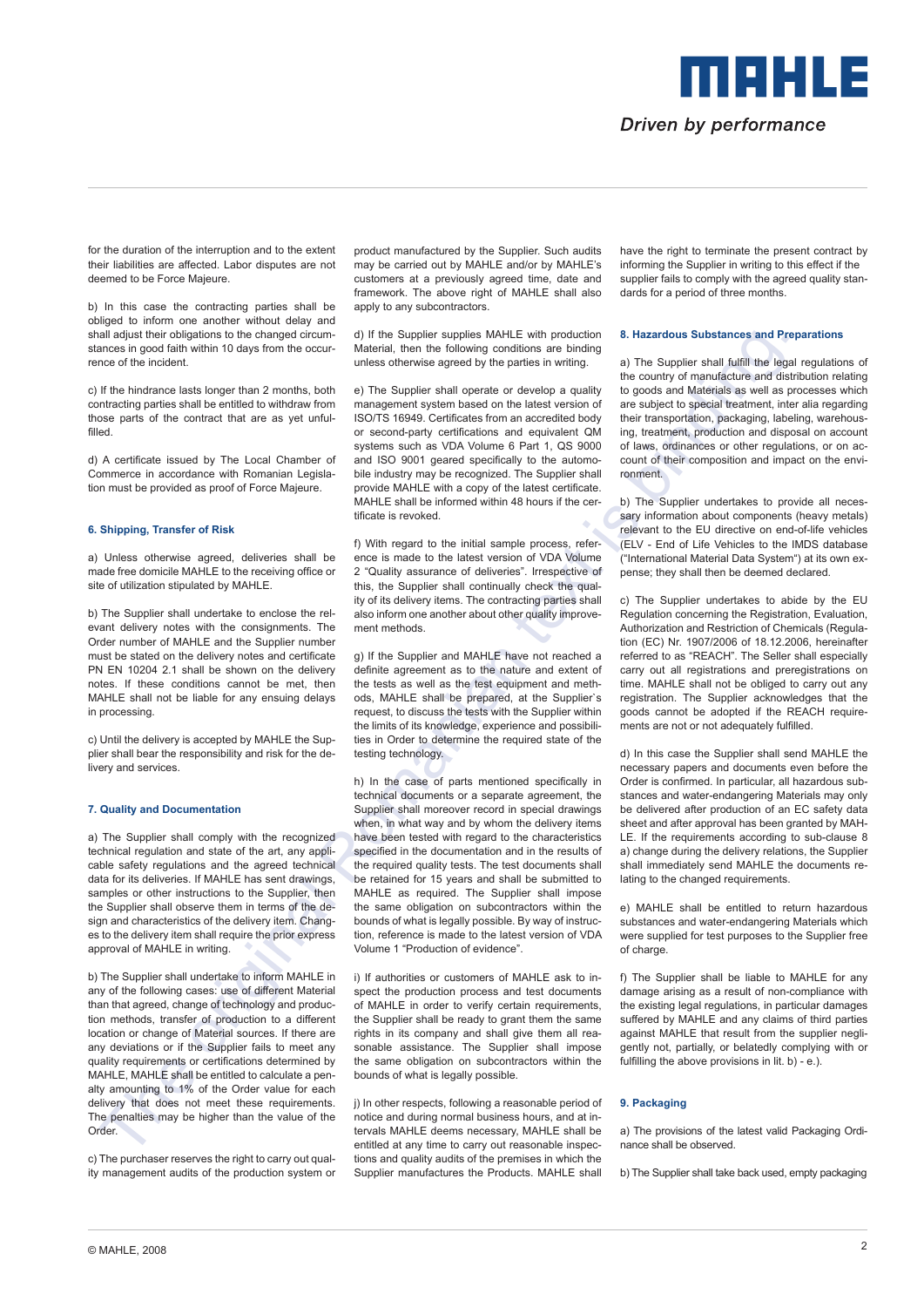meesta s Driven by performance

free of charge. If this is not possible, the Supplier shall pay the corresponding, reasonable disposal costs incurred by MAHLE.

c) The Supplier should use recyclable Materials and mark them properly.

# **10. Warranty and Recourse Claims**

a) Unless stipulated otherwise in the following provisions, the legal regulations shall apply to deliveries of defective goods. The supplied goods have to be fit for use in accordance with their destination and intended use determined by MAHLE and in accordance with any legal requirements. The Supplier bears full responsibility for any defects, defects in the Material, production and construction. In case of any disagreement or litigation, MAHLE shall determine the existence of a defect and the responsibility.

b) On receipt of the goods from the Supplier, MAHLE shall inspect them for any discrepancies in quantity or visible damage if this is possible in the ordinary course of business. MAHLE shall inform the Supplier within 14 days if any defects are ascertained during this inspection. If MAHLE does not ascertain defects until the supplied goods are processed or used for their intended purpose, MAHLE shall inform the Supplier within 14 days after they are detected. The Supplier shall therefore waive the defense of delayed complaint.

c) If defective goods are delivered, MAHLE has the right either to demand the supply of replacement parts (delivery free of charge) or elimination of the defects. In the case of a subsequent delivery, the Supplier shall bear the cost of taking back the defective parts. In the event of any complaint concerning delivered goods, MAHLE has the right to invoice the Supplier for a lump sum amounting to 3% of the value of the delivery to cover the costs related to settling the warranty issues on the goods under complaint. The Supplier shall then effect payment within the period of 14 days from the day of the demand for payment in writing and its determination by MAHLE.

d) If the Supplier is unable to re-perform or fails to re-perform without undue delay, MAHLE shall be entitled - after setting an additional time limit - to buy replacement parts in place of the defective ones at the Suppliers expense and to undertake actions to eliminate the claim by commissioning a third party. MAHLE may also rectify defects itself or have them rectified by a third party at the Supplier's expense.

e) If the delivery of defective parts leads to costs for MAHLE, e.g. transportation costs, travelling expenses, labor and Material costs or costs for an incoming goods inspection over and beyond the normal scope, the Supplier shall be obliged to pay these costs.

f) Unless otherwise agreed below, warranty claims shall become statute-barred in 2 years from the date of delivery of the goods (passing of risk). If the Supplier provides MAHLE with production Material, which will ultimately be installed in motor vehicles or engines in accordance with these regulations, the period of limitation shall not begin until the motor vehicle or the end customer commissions the engine. If the motor vehicle or engine has to be registered, the date of first registration shall be decisive when determining the time of commissioning. The legal regulations shall apply to defects in delivery items that are used according to their intended purpose for a construction, or to defects of title.

g) Any further claims, in particular for damages or in connection with warranties of the Supplier, shall not be affected.

h) MAHLE may request the Supplier to reimburse expenses which it had to pay in its customer relationship because the customer has the right to a refund of the expenses required for the purpose of re-performance, especially transportation costs, travelling expenses, labor and Material costs.

i) If, in its capacity as an automotive component supplier, MAHLE is obliged to grant one of its customers a longer or more extensive warranty for defects, then if the Supplier delivers production Material, the Supplier shall also undertake to accept this regulation in future after first receiving written notification thereof. The above regulations relating to warranty requirements also relate to all the spare parts supplied by the Supplier.

j) This Chapter 10 shall apply exclusively and in any case and notwithstanding any provisions to the contrary of Romanian law regarding warranty.

### **11. Product Liability and Recall**

Using the first of the motivation of the motivation is the motivation in the buying the solution in the solution of the motivation of the solution of the solution of the solution of the solution of the solution of the sol a) The Supplier shall bear full responsibility if it has caused a product fault and/or if any product is in breach of property rights, and also for any complaints, damages or losses caused by defective products incurred by participants in the supply chain. If legal action is taken against MAHLE due to product liability or on account of the contravention of official safety regulations according to Romanian or EU law due to the defectiveness of a product which it produced or otherwise put into circulation, the Supplier shall be obliged to indemnify MAHLE, at first request, against all claims, or pay compensation if the defective nature of the product from MAHLE is due to the defective nature of the goods furnished by the Supplier. The Supplier shall also pay any costs that MAHLE incurs by calling on the services of a lawyer or relating to the defence of product liability claims. If MAHLE is subject to special regulations regarding the burden of proof in relations with the injured party, these regulations shall also apply in relations between MAHLE and the Supplier.

b) In product liability cases according to sub-clause 11 a), the Supplier shall provide MAHLE with all necessary information and any support within the bounds of reason and in due time to fend off claims.

c) If MAHLE is obliged to carry out a recall action on account of the defective nature of the goods delivered by the Supplier or this recall action is necessary on account of danger to human health or life or to Material assets, the Supplier shall be obliged to pay the resulting costs.

d) The Supplier shall be obliged to take out and maintain sufficient product liability insurance to cover the risks of product liability, including the risk of recall. At the request of MAHLE, the Supplier shall immediately provide documentary evidence of the conclusion of an insurance contract. If the Supplier is not in a position to furnish evidence of the insurance policies within two weeks, MAHLE shall be entitled to conclude such insurance at the Supplier's expense.

### **12. Industrial Property Rights**

a) The Supplier guarantees that all deliveries are free of industrial property rights or copyright of third parties and that MAHLE and MAHLE's customers infringe no industrial property rights or copyright of third parties through the delivery and contractual use of the delivery items. This provision shall also apply to industrial property rights that are published worldwide. The Supplier shall release MAHLE and its customers from any third-party claims arising from any infringements of industrial property rights and shall bear all costs incurred in this respect.

b) This provision shall not apply if the delivery item was produced on the basis of drawings, models or other detailed information from MAHLE and the Supplier was neither aware nor needed to know that industrial property rights or copyright of third parties are thereby infringed.

c) The contracting parties shall be obliged to inform one another immediately about infringement risks that become known and any cases of alleged infringements. The contracting parties shall then take reasonable action by mutual agreement against corresponding claims for infringements of industrial property rights or copyright.

d) The Supplier shall impart all data relating to development works and pending patents relating to the product and also impart all other data relating to technical know-how.

e) By delivering the product, the Supplier assigns MAHLE the unlimited right to use the product within an unlimited period of time, gives MAHLE the option to transfer any copyrights relating to the product and guarantees that the goods are free from any limitations and can be used in accordance with their intended purpose.

# **13. Reservation of Title, Means of Production**

a) MAHLE shall not accept any extended or expanded reservation of title on the part of the Supplier.